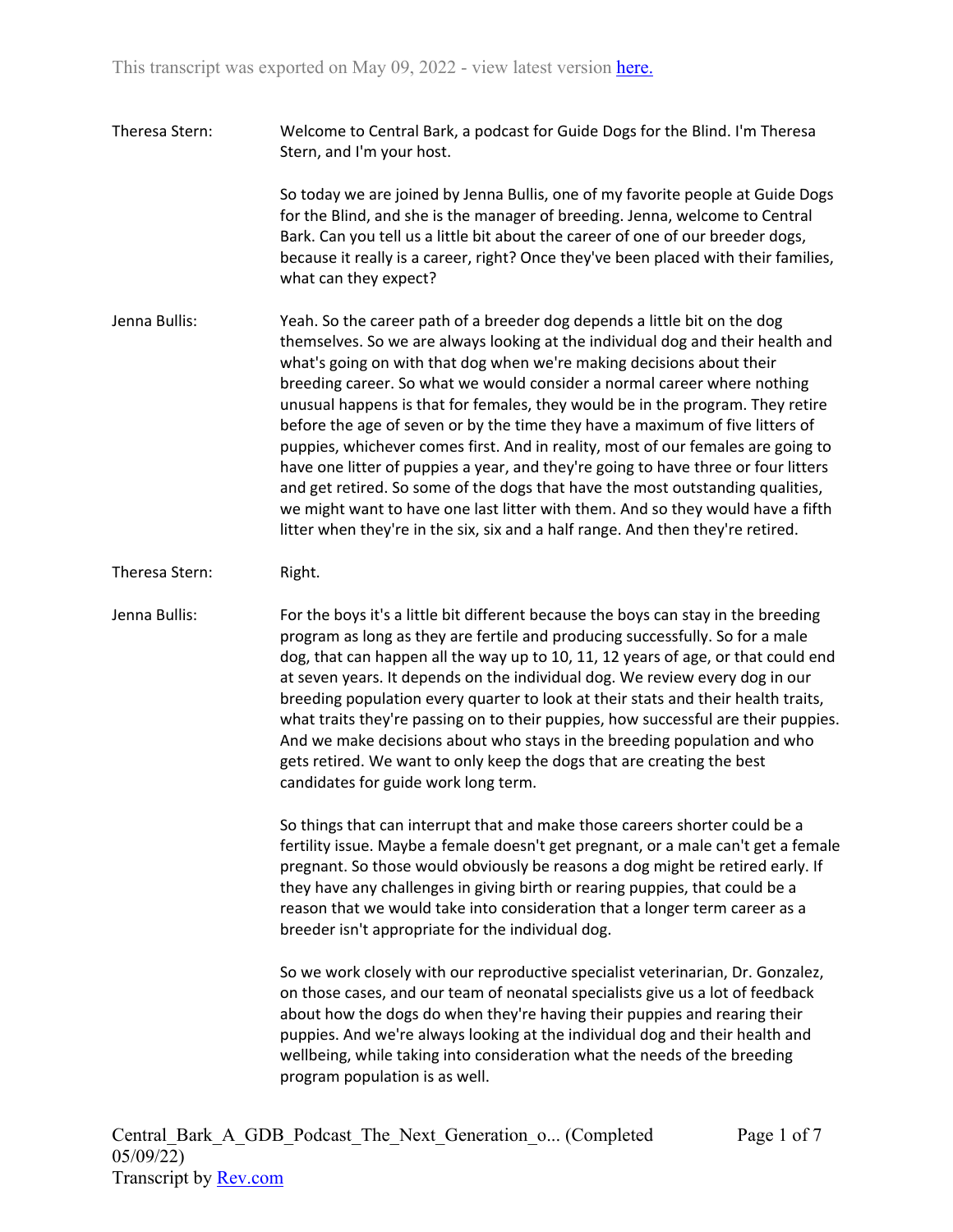- Theresa Stern: So speaking of the needs of the program, I would think it would be a bit tricky to figure out... You can figure out what you need in terms of traits and things like that are going to really make the unique qualities that a guide dog may need. But then to know how many you might need could be tricky because you're really having to look into the future a couple of years. Right? And how do you work out all that crazy math?
- Jenna Bullis: Well, I use a magic eight ball.
- Theresa Stern: Do you? Okay.
- Jenna Bullis: I'm just kidding. Yeah. That is a conundrum because it is a lot of pre-planning, and we in the breeding department certainly do not do that alone. This is an organizational decision, so there are a lot of groups of us here at Guide Dogs for the Blind that are influenced by how many puppies are born each year.

So for example, the training department, usually what happens each year, beginning of the year, we set our goals for how many puppies we're going to have born in the next year. And those goals are based on how many clients the training department feels that they're going to train two years down the road. And the reason for that is that a female dog gets pregnant, she's pregnant for about two months, and then she gives birth. And those puppies are in our puppy center for the first eight weeks, and then they go out to their raiser homes, and they're raised to become a guide dog for the next 12 to 14 months or so. And when the dogs are around 16 to 18 months old, they come back in for formal guide dog training. And then after they finish their formal guide dog training, then they're ready to go out and be a guide dog. So it's quite a long lead up time-

- Theresa Stern: I'll say [inaudible 00:05:10].
- Jenna Bullis: To become a guide.
- Theresa Stern: Yeah.

Jenna Bullis: Yeah. So we're having to make all these decisions about which dogs are going to be the future guide dogs well in advance of when it's actually going to happen. So there's some guessing about what the client wait list looks like and how many instructors do we have on staff that can provide training, and what space do we have on our campuses to organize classes. And then there's a really important piece of our puppy raising community, and do we have all of the puppy raisers that we need to raise those dogs for well over a year?

Theresa Stern: Absolutely.

Jenna Bullis: Such a commitment. And those volunteers do such an amazing, important role for us that's a huge part of our calculations as well. And then we also need to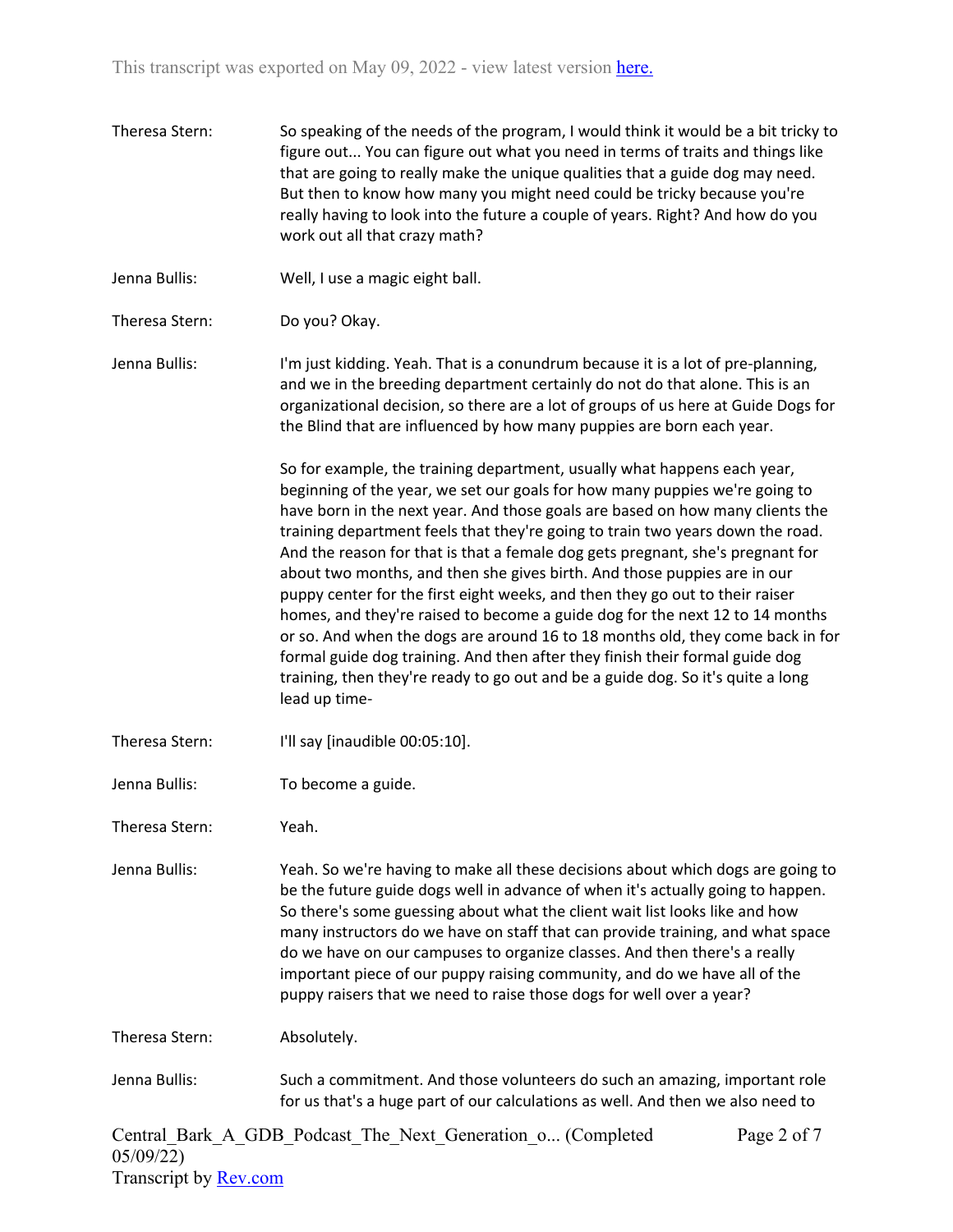look at our staffing on campus. So we have a beautiful state-of-the-art puppy center that is designed and built specifically to meet all the needs of our pregnant moms and our babies. And there are capacity limits on that. And so, we want to not overcrowd that building, so we have to space out how many puppies we have at any one time.

So in general, we get the information about what we need in a given year, and then my job is to go back to the drawing board and space that out more evenly across the year and to take into consideration things like not every girl that we breed gets pregnant successfully. So sometimes there's a conception that misses. I have to know what the average litter size is for our breeds, and knowing that sometimes mother nature gives you more puppies, and sometimes she gives you less puppies. A truth is that not every puppy is born alive, so there's some considerations there.

And then we also have to keep the breeding population going. So every year we retire out between 40 and 60 dogs, and we bring in 40 to 60 new dogs. And so those are dogs that can't go on to be a guide dog. So we have to make sure we breed some extras, so that we have enough to become guides as well as keep the breeding population going.

So all of those factors get taken into consideration. And then we also have to take into consideration breeds and colors as well.

Theresa Stern: Oh, okay.

Jenna Bullis: Yeah. So, our clients have preferences just like everybody. So some of our clients want to work with a particular breed. They might want to work with a cross, or they might want to work with a golden, or maybe they really want to work with a black lab or a yellow lab. So the training department keeps track of, in general, what those preferences tend to be over time. And they tell us in the breeding program, here's what we want. We want 80% of the dogs that we graduate each year are Labradors, and we do about 10% Goldens, and 10% crosses. And we also know that more people ask for yellow than black dogs. And so we try to make sure that our puppies that are born fall into those categories of a little bit more yellow than black, so that we can serve the clients as best we can with their personal preferences as well.

> When I tell people about this part, they ask, "Well, why would somebody care what color the dog is?" And there are some practical considerations for that. Some of it is personal preference. I really like... I have black Portuguese water dogs. I like black dogs. So that would be what I would choose. So some of it's personal preference, but there are some practical considerations also. If you think of somebody who, a client who works in a business setting, and they tend to wear really lovely dark suits, let's say they work at a bank or something, right?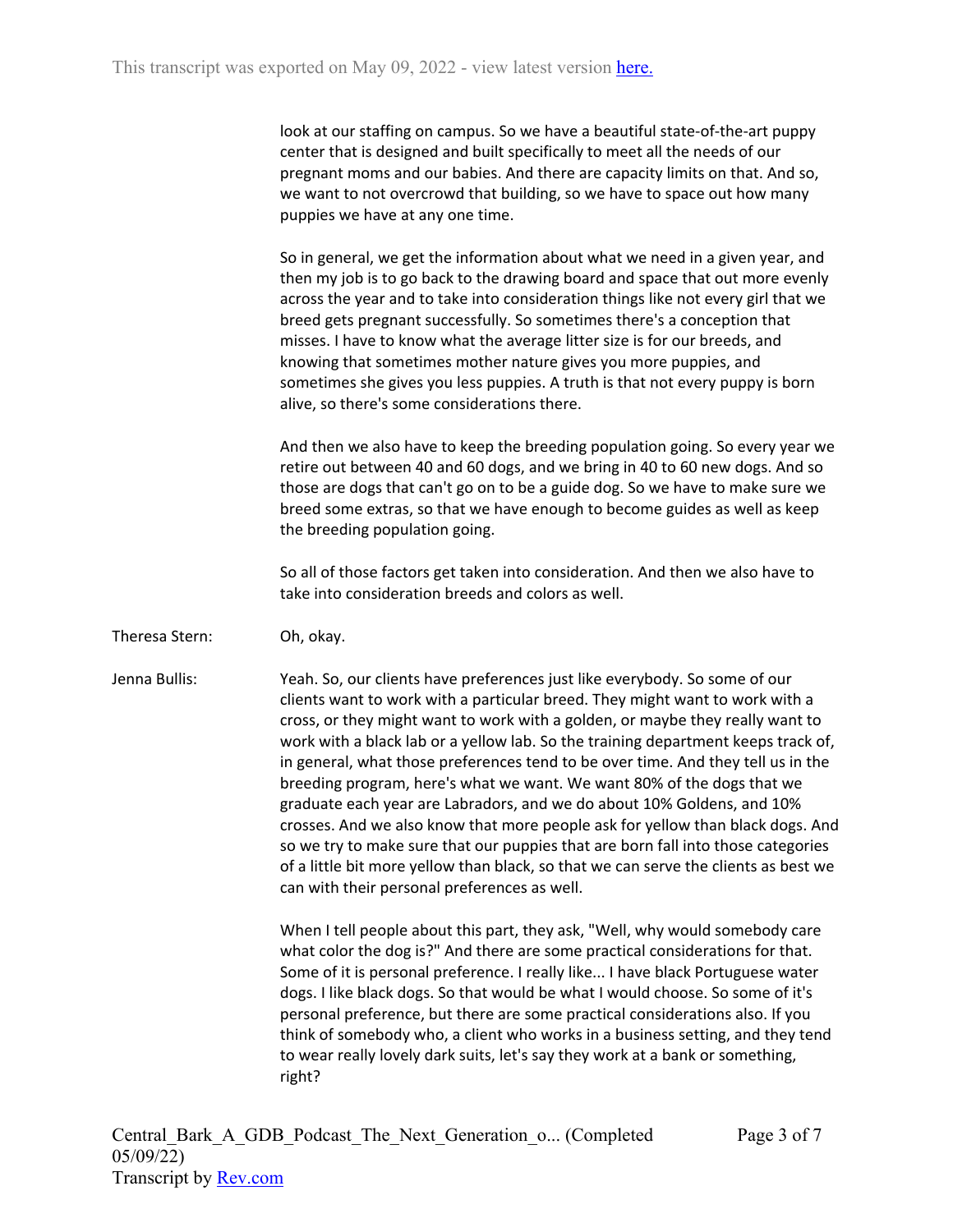| Theresa Stern: | Yeah. Yep.                                                                                                                                                                                                                                                                                                                                                                                                                                                                                                                                                                                                                                                                                                                                                                                                                                                                                                                                                         |
|----------------|--------------------------------------------------------------------------------------------------------------------------------------------------------------------------------------------------------------------------------------------------------------------------------------------------------------------------------------------------------------------------------------------------------------------------------------------------------------------------------------------------------------------------------------------------------------------------------------------------------------------------------------------------------------------------------------------------------------------------------------------------------------------------------------------------------------------------------------------------------------------------------------------------------------------------------------------------------------------|
| Jenna Bullis:  | If they've got a yellow dog and they're meeting clients, I'm betting you could<br>spot a mile away that they have a yellow dog if they're wearing a dark suit.<br>Right?                                                                                                                                                                                                                                                                                                                                                                                                                                                                                                                                                                                                                                                                                                                                                                                           |
| Theresa Stern: | Right. Not a fashion accessory you want on your suit, right?                                                                                                                                                                                                                                                                                                                                                                                                                                                                                                                                                                                                                                                                                                                                                                                                                                                                                                       |
| Jenna Bullis:  | Yeah. Yeah. Maybe interferes a little bit with that professional look that you're<br>trying for. So that might be a consideration for someone. And it might be<br>related to somebody's vision. Theresa, a lot of people might be surprised to<br>know that a lot of our clients have some residual vision, so not all are<br>completely blind. And so, if someone has some residual vision that maybe the<br>contrast of a yellow dog is easier for them to use some of their residual vision,<br>that might be a useful thing that they would like to have in their home or when<br>they're out and about. And that's a perfectly valid reason that somebody would<br>say, "Hey, if you could match me with the right dog who's yellow, that would be<br>great," and we want to try and do that. So there's all kinds of reasons that<br>people have preferences. And we just know over time that we get asked for<br>more, a little bit more yellow than black. |
| Theresa Stern: | Yeah. So tell me a little bit, because I always think it's interesting, and I think it<br>surprises people that don't know a lot about genetics, but about the colors. So I<br>think it's a really interesting and easy way to talk about how genes are spread,<br>dominant and recessive, and how you can get yellow labs and black labs in the<br>same litter, when you might get a chocolate lab popping in there sometime. So<br>if you can walk us through that real quickly, that would be super helpful.                                                                                                                                                                                                                                                                                                                                                                                                                                                    |
| Jenna Bullis:  | Yeah, absolutely. We did genetic testing on all of the dogs in our breeding<br>population, and those are for health traits as well as color. So the way that traits<br>are inherited, there's quite a bit of variety. So some traits are influenced by<br>many genes, and you would call that a polygenetic trait, and some traits are<br>controlled by a single gene.                                                                                                                                                                                                                                                                                                                                                                                                                                                                                                                                                                                             |
|                | So for example, chocolate is a good one in the Labrador retriever. So in order for<br>a dog to be chocolate, they have to have two copies of the gene that tells their<br>hair to be chocolate colored or brown. So the parents, they can carry two<br>copies, one copy, or zero copy. So you could have a black lab who carries a<br>recessive gene for chocolate and breed them to another black lab that carries<br>the gene for chocolate. And if the puppy inherits those two copies of chocolate,<br>then the puppy is going to be chocolate colored.                                                                                                                                                                                                                                                                                                                                                                                                        |
| Theresa Stern: | Right.                                                                                                                                                                                                                                                                                                                                                                                                                                                                                                                                                                                                                                                                                                                                                                                                                                                                                                                                                             |
| Jenna Bullis:  | Some traits are controlled in that manner. So yellow In our breeds, when you<br>breed a yellow dog to a yellow dog, you're going to only get yellow or<br>potentially chocolate, if both of those dogs carry chocolate.                                                                                                                                                                                                                                                                                                                                                                                                                                                                                                                                                                                                                                                                                                                                            |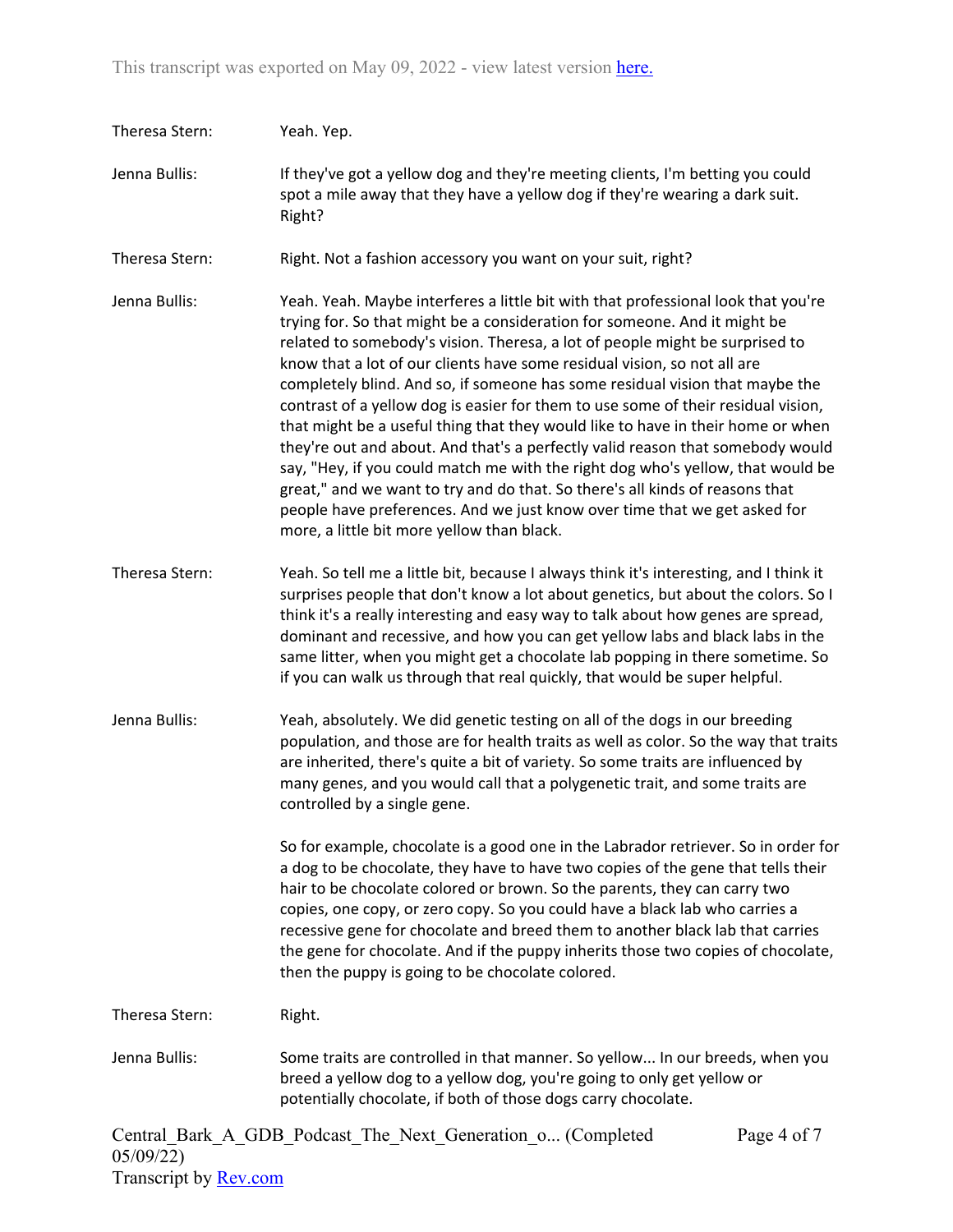| Theresa Stern: | Okay. Yeah.                                                                                                                                                                                                                                                                                                                                                                                                                                                                                                                                                                                                                                                        |
|----------------|--------------------------------------------------------------------------------------------------------------------------------------------------------------------------------------------------------------------------------------------------------------------------------------------------------------------------------------------------------------------------------------------------------------------------------------------------------------------------------------------------------------------------------------------------------------------------------------------------------------------------------------------------------------------|
| Jenna Bullis:  | And if you have a black dog, they can carry the gene for yellow or chocolate. So<br>that's why you can have two black dogs that might have puppies that are black<br>and yellow and chocolate. But when you breed yellow to yellow, you're not<br>going to get any black puppies. So we know those strategies, and that's how we<br>meet those color goals that we're trying to meet each year, is keeping an eye on<br>that when we're picking which dog is the right match for another dog.                                                                                                                                                                      |
| Theresa Stern: | Super interesting. Yeah. So I know Guide Dogs for the Blind, we have our<br>breeding population that we've selected, but we also play a role internationally<br>with other service dog organizations, in terms of sharing some of our genetics<br>with them. Can you talk a little bit about our role as a leader there?                                                                                                                                                                                                                                                                                                                                           |
| Jenna Bullis:  | Yeah. It is one of the many things that I love about my job, is the community,<br>the international community, and the interaction I get to have with colleagues<br>around the world in this regard. There's a big benefit for not only us, but for<br>other schools in working collaboratively in breeding programs. So it's important<br>for us to keep genetic diversity in our program. And we choose to do that<br>through exchanging genetic material with other service dog schools, because<br>those schools are selecting for very similar traits that we are, as opposed to if<br>we went to a local Labrador breeder who was breeding dogs for hunting. |
| Theresa Stern: | Oh yeah.                                                                                                                                                                                                                                                                                                                                                                                                                                                                                                                                                                                                                                                           |
| Jenna Bullis:  | That's probably not the traits that we would want to include in our population.<br>So we go to like-minded folks. And then, because we are the largest school in<br>North America, we have the largest breeding population, and I like to think we<br>have the best dogs in the world, really, our dogs are in high demand with other<br>schools.                                                                                                                                                                                                                                                                                                                  |
| Theresa Stern: | Is that right? Wow.                                                                                                                                                                                                                                                                                                                                                                                                                                                                                                                                                                                                                                                |
| Jenna Bullis:  | Yeah, absolutely. We definitely like to support other schools, and we think of it<br>as a way that we can help provide service to someone who's visually impaired in<br>some other part of the world. So while we might not be able to serve a client in<br>Europe, we could certainly provide some of our dogs and our genetics to schools<br>in Europe to help build their programs and provide better service for those<br>clients. So not only do we provide donations of adult dogs, puppies, frozen                                                                                                                                                          |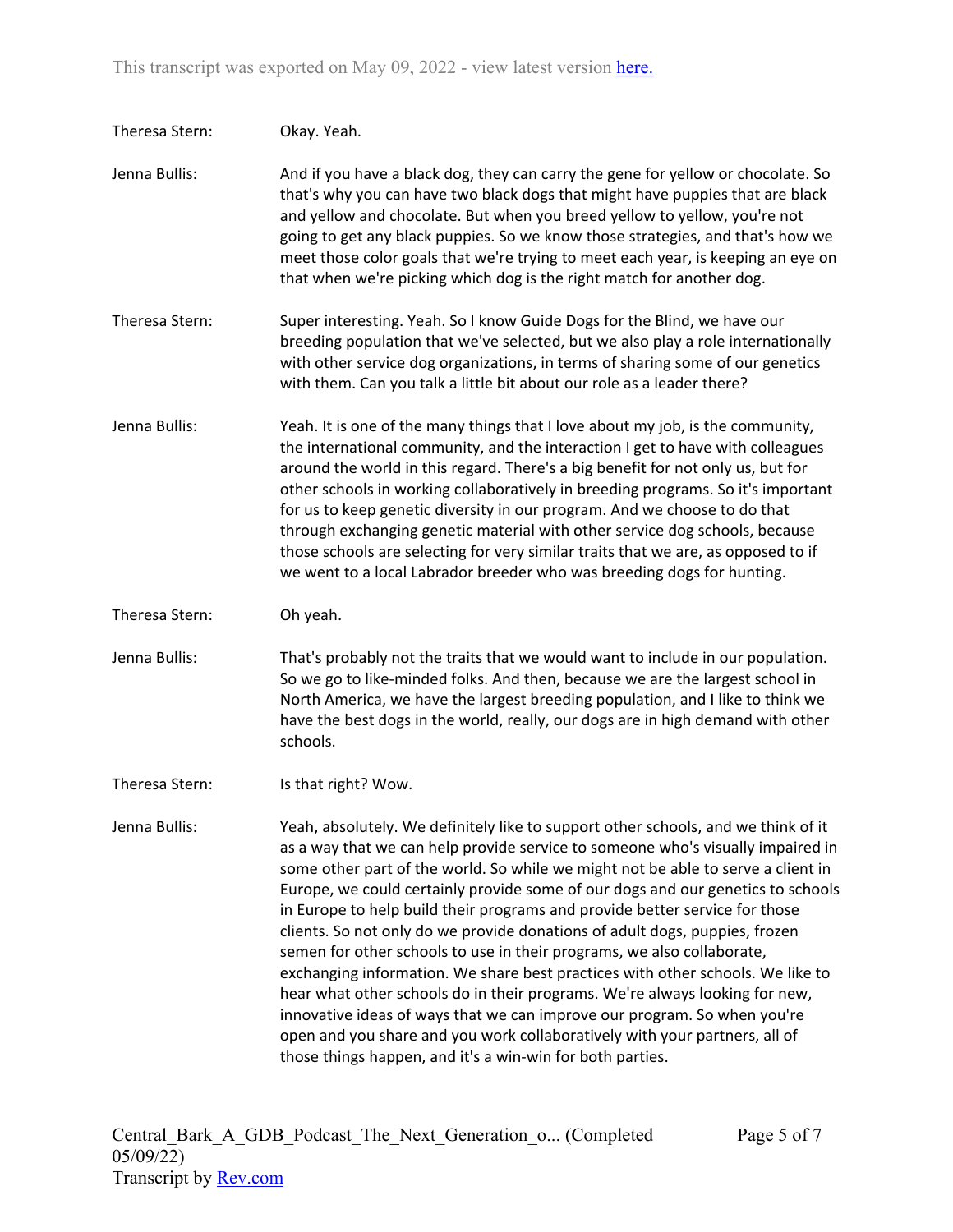- Theresa Stern: Absolutely. Absolutely. So tell me a little bit why we have our own breeding, we have a breeding population, and why internationally that's how things are done, rather than perhaps finding dogs from shelters or pet dogs or things like that to do this type of work, this service work that a guide dog does.
- Jenna Bullis: Yeah. Great, great question, Theresa. So when Guide Dogs first started in the '40s, we actually did get dogs from shelters. And there are dogs from shelters that can make good service dogs. And we quickly realized, though, that the traits that we're looking for, that we've talked about earlier, we're looking for dogs that have really exceptional temperamental traits, confidence, and willingness to work with someone, and being out and faced with New York City traffic and that kind of thing.

And then the flip side of that is the health of the dog. We want our dogs to be free from orthopedic disease and any health challenges, so they can have a long working life. It's a huge investment for someone to get paired with a guide dog and go through all the training to work with a dog. You want that working relationship to last as long as possible. And if you have a dog whose career is shortened because they have elbow dysplasia or they develop early arthritis for some reason, then that working career is really cut short. And that's really challenging for a team to have to end that way.

So we realized pretty quickly that finding all of those traits in dogs in shelters is not very successful. And so, we started purposefully breeding dogs that had those qualities and found our success rates going up. And I think that happens with schools around the world. A lot of schools will start out by using shelter dogs or dogs that are donated from private breeders or that kind of thing. And they realize pretty quickly that they're spending a lot of time and effort and energy in training dogs that ultimately aren't suitable to do the work that they want them to do.

Theresa Stern: Right.

Jenna Bullis: And they end up working towards purposely breeding dogs for a job.

Theresa Stern: Right. That would be like training me to be an accountant or something. It just wouldn't work out. It just wouldn't work out.

Jenna Bullis: Exactly.

Theresa Stern: So Jenna, I've known you for a long time, and I've just seen your path here at Guide Dogs for the Blind. And I'm wondering what really inspires you about Guide Dogs for the Blind? What surprises and inspires you?

Jenna Bullis: It's funny, Theresa, because when I first came to Guide Dogs, I came to Guide Dogs because I wanted to be a dog trainer. And I was like, "Oh, I'm going to come work at this place that I can train dogs. And oh yeah, there's some people